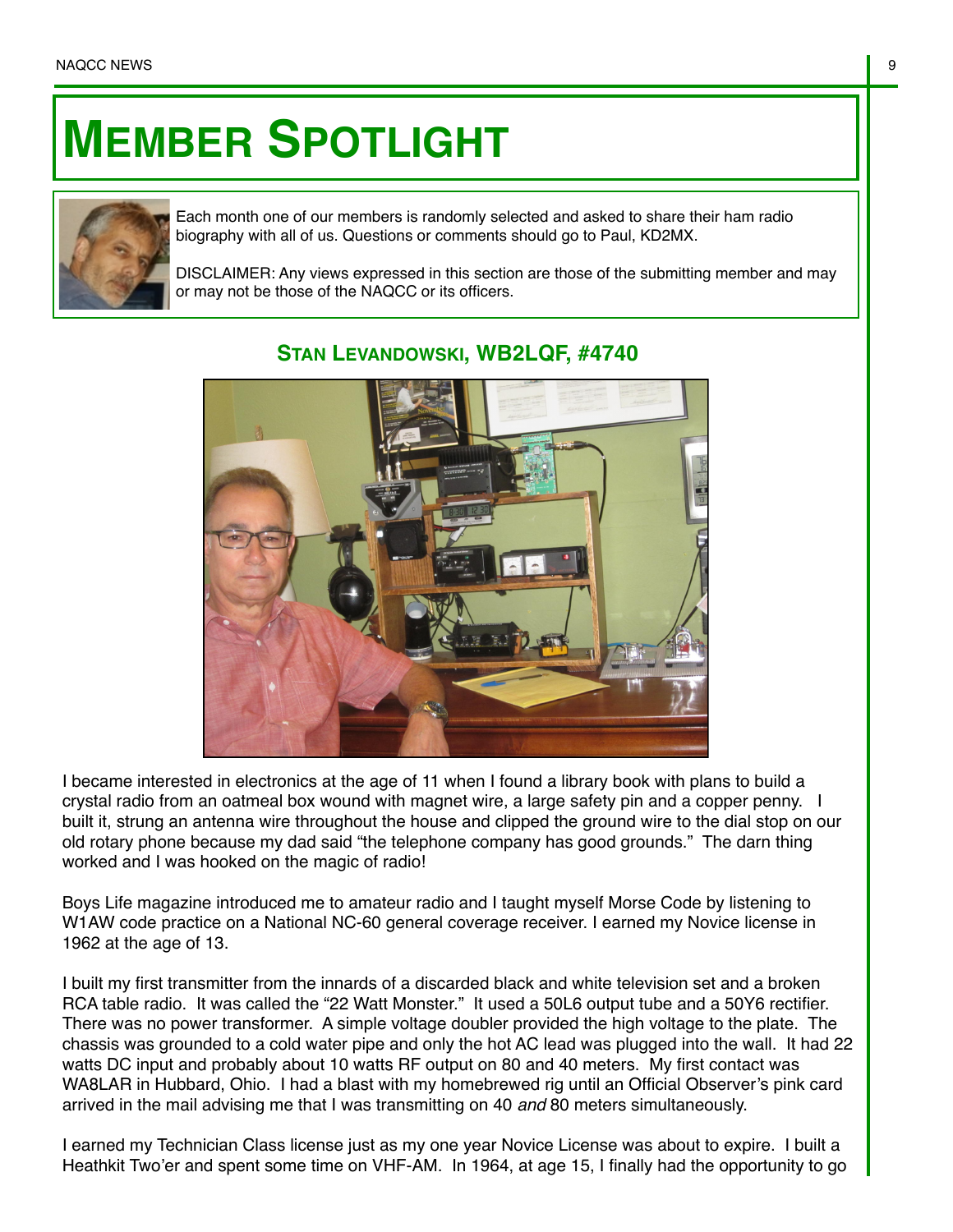to New York City and sit for the General Class exam under the watchful eye of legendary FCC Examiner Charles Finkelman. Now that I had regained access to the HF bands, I built a Knight-Kit T60 and its companion R-55A receiver. I would rush home from high school every day to operate CW. In June, 1965 I qualified for the ARRL Code Proficiency Award at 20 wpm and joined the original Rag Chewer's Club.

With the Vietnam War heating up and a 1A draft status, I figured a floating foxhole might be a better long term investment in my future, so I joined the Navy. The local Navy recruiter examined my General Class ticket and said I would be guaranteed promotion to Petty Officer 3<sup>rd</sup> Class automatically upon graduation from Radioman School. So I signed on the dotted line.

That's how I came to spend the "Summer of Love" (1967) in Class A Radioman School in San Diego. When school was over, I was assigned to the USS BOXER as a Radioman. We had a ham station aboard, K9YGR/MM, and I helped the "chief op" – Harry – run phone patches back home for the crew when we were underway. My job in Radio Central involved both CW and secured radioteletype.

Upon release from active duty, I had to worry about a job, an education and ultimately a place to call home, a family and all the strings attached to these goals. This is sort of where my ham radio interest temporarily fizzled. I always maintained my original license and original call sign and I always had some kind of equipment, even if it was stored in a box on a shelf for some period of time. At one point, I even had a tower, a beam and a 100 watt Ten Tec Triton IV but it didn't get a whole lot of use. Another major conflict with ham radio occurred when I became interested in aviation. I earned my pilot's license, flew my family on vacations, learned to soar in sailplanes, took up aerobatics and ultimately built and flew my own Experimental-Category airplanes.

I retired from IBM in 1992 and in 2009 I retired from my second career as a college professor. The year 2009 was also noteworthy because I made the decision to sell my hangar and airplane. I figured 36 years of incident-free flying was enough excitement. I had a wife, two daughters and four grandchildren and flying homebuilt airplanes wasn't totally risk-free. My interest in ham radio, especially QRP, then blossomed. I bought a Ten Tec 1340 and strung up a simple dipole. WOW, did I have fun. My CW skills came right back! I was RE-hooked for sure.

A subscription renewal to QST introduced me to the Elecraft advertisements in 2010 and I've been their steady customer ever since. I've built and operated the K1, K2, K3, KX1, KX2 and KX3 along with the KXPA100 and most of their accessories and mini-modules. Eventually, I pared my station down to its current configuration – a KX1 for portable ops and a KX2/KXPA100 for my QRPp to QRO home station.

I consider myself a 100% CW op and a 99% QRP/QRPp op. I don't own a microphone. Rag chewing and QRP DXing are my favorite activities, followed by NAQCC sprints, working on vintage tube gear, operating QRP portable and participating in Special Events. My preferred key is my Vibroplex Presentation bug, followed by my GHD sideswiper. I enjoy being able to work a little personality into my sending. When working DX, I usually use my N3ZN paddle and match the DX's speed. I generally operate around 16-22 wpm but I can still hit 30 wpm if I use my electronic mill to type the copy.

Since retiring, we've moved to a townhouse and I have the usual CC&R hassles to deal with. The good news is a townhouse means I have plenty of time for operating because someone else shovels the snow, trims the lawn and does the maintenance. I am extremely lucky in that my two story attic (32' AGL) is extremely RF friendly. I installed a 136 foot doublet, all bent up, into my 24 foot attic! Incredible as it may sound, this antenna performs fabulously. I feed it with about 14 feet of 450 ohm window line to an SGC-231 autocoupler located in a second floor linen closet.

The experts among us will cite coupler loss, unknown radiation pattern, signal cancellation and signal absorption among the many reasons this shouldn't work. But it does! I even operate QRPp by